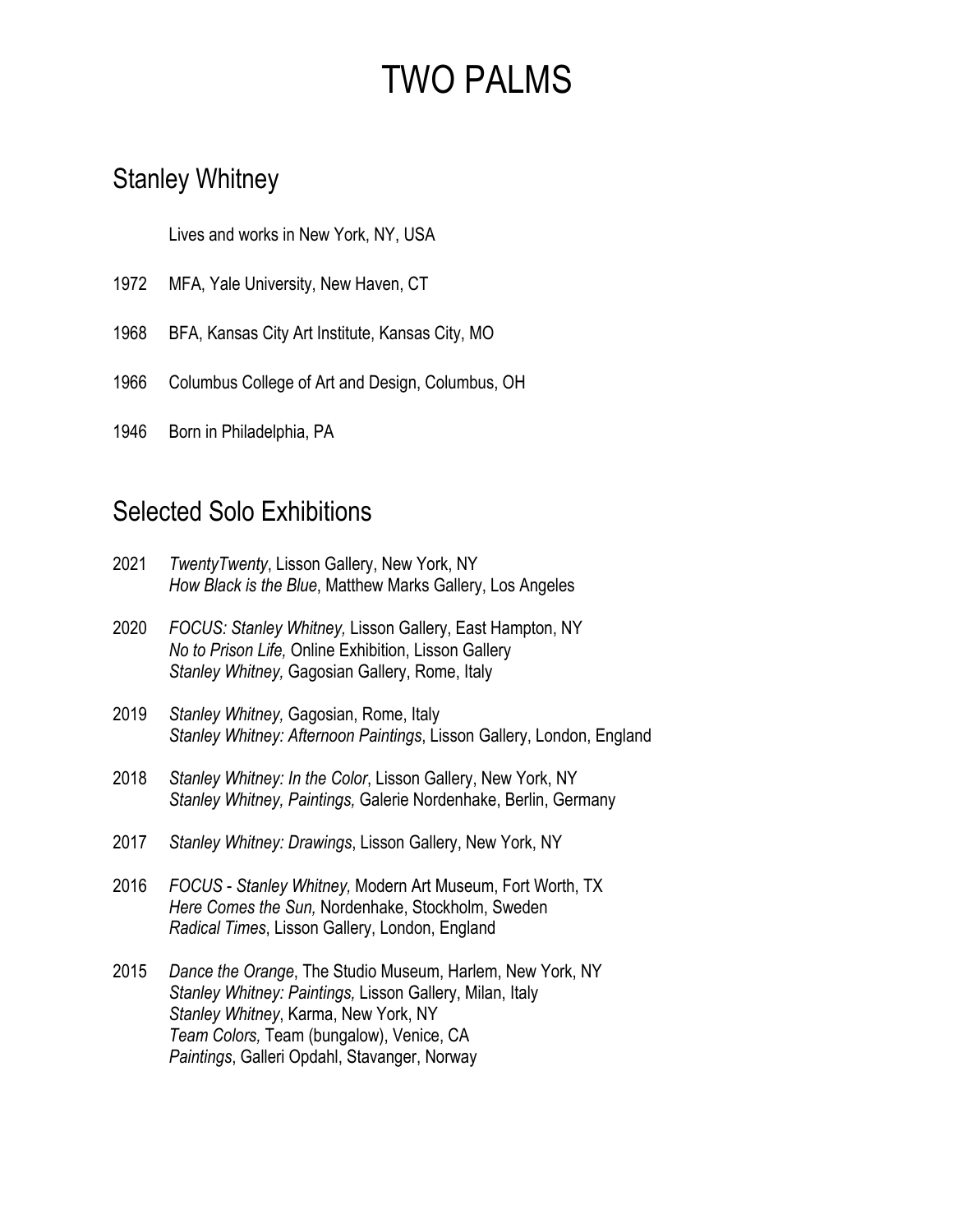- *Other Colors I Forget,* Team Gallery, New York, NY *Goya's Lantern,* Albert Baronian, Brussels, Belgium
- *Yellow, Noon and Night,* Galerie Nordenhake, Berlin, Germany *Left to Right*, Team Gallery, New York, NY *Six Paintings,* Omi International Arts Center, Ghent, NY
- *Untitled 10*, Team Gallery, New York, NY
- *I remember Clifford, still,* Christine König Galerie, Vienna, Austria
- *Stanley Whitney,* Galleria Ramis Barquet, Mexico City, Mexico *Bluetopic,* Christine König Galerie, Vienna, Austria *Stanley Whitney,* Palazzo Magnani, Reggio Emilia, Italy
- *Colori al quadrato,* Galleria Carlina, Torino, Italy *Breathing Sound,* Esso Gallery, New York, NY
- *New Paintings,* Esso Gallery, New York, NY
- *Stanley Whitney: Recent Works,* A.A.M. Architettura Arte Moderna, Rome, Italy
- *Stanley Whitney,* Bill Maynes Gallery, New York, NY
- *Stanley Whitney,* Bill Maynes Gallery, New York, NY
- *Stanley Whitney,* Magazzino d'Arte Moderna, Rome, Italy
- *Stanley Whitney,* University of Dayton, Dayton, OH
- *Stanley Whitney,* fiction/nonfiction, New York, NY
- *Stanley Whitney,* Peg Alston Gallery, New York, NY
- *Stanley Whitney,* Barbara Greene Gallery, Miami, FL
- *Stanley Whitney,* University of Rhode Island, Kingston, RI *Stanley Whitney,* Pennsylvania Academy of Music, Philadelphia, PA
- *Stanley Whitney,* Anderson Gallery, Virginia Commonwealth University, Richmond, VA
- *Stanley Whitney,* Brooklyn Academy of Music, Brooklyn, NY
- *Stanley Whitney,* University of Rhode Island, Kingston, RI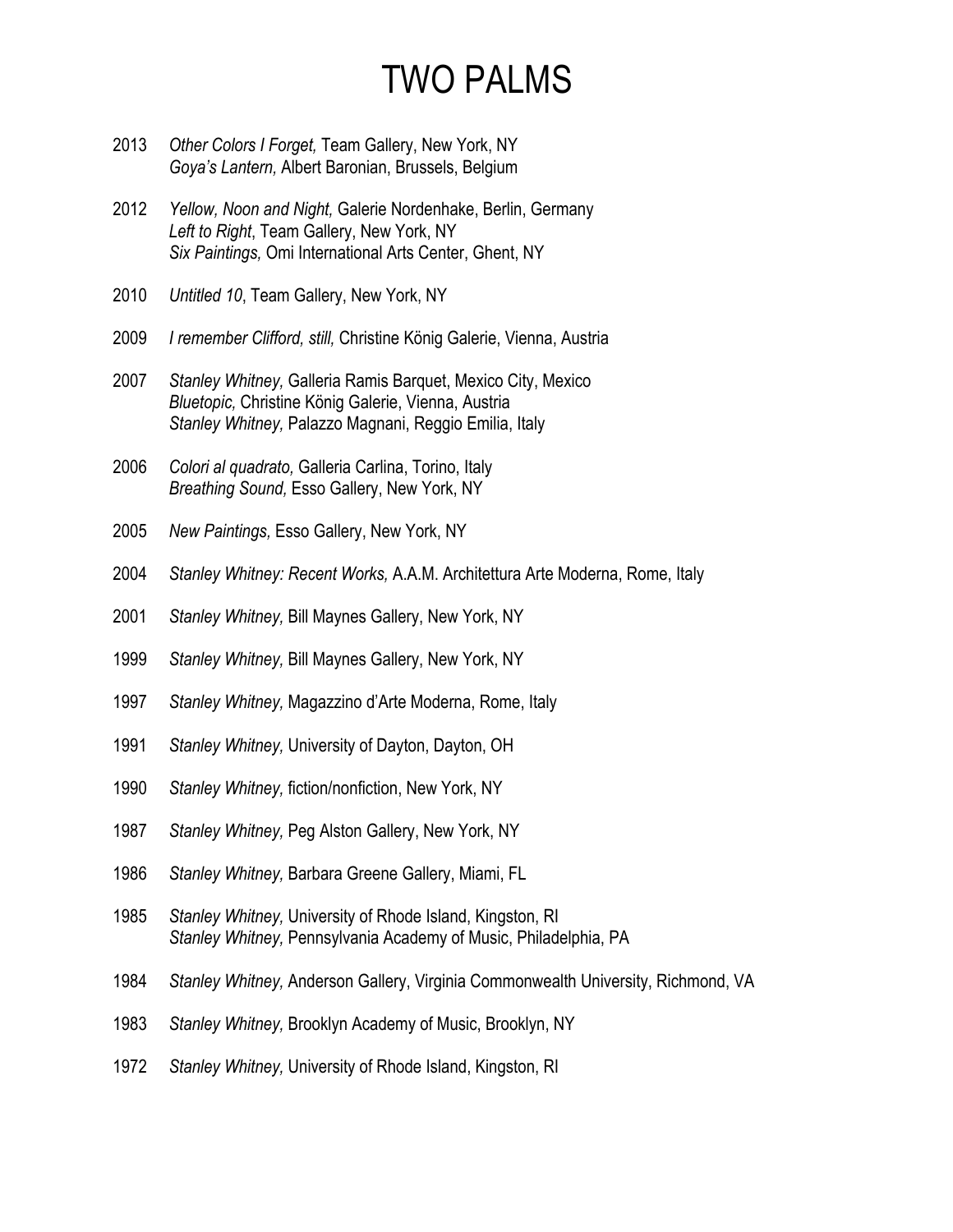### Selected Group Exhibitions

- 2021 *Selected Work*s, Lisson Gallery, New York, NY USA *Recent Acquisitions, Modern and Contemporary Drawings and Prints,* Morgan Library, New York, NY
- 2020 *Call and Response,* Longlati Foundation, Shanghai, China *Orthodox Abstraction (and of course there was poetry),* Galerie Nordenhake, Berlin, Germany *Horizon,* Lisson Gallery, London, UK *Reframing Minimalism: McArthur Binion and his Contemporaries in New York*, *1973 – 1992,* Richard Gray Gallery, New York, NY USA *Painting the Essential: New York,* 1980 – Present' Online Exhibition, Timothy Taylor Gallery

2019 *Yves Klein/Stanley Whitney: This Array of Colors,* Galería Cayón, Madrid/Minorca, Spain *It's Urgent! – Part II*, curated by Hans Ulrich Obrist, Luma Westbau, Zurich, **Switzerland** *Painter's Reply: Experimental Painting in the 1970s and Now*, Lisson Gallery, New York, NY *Visible Traces (Mountain Water Air)*, curated by Pat Steir, Lévy Gorvy, New York, NY *The Unusual Suspects: A View of Abstraction*, DC Moore, New York, NY *Playing Art*, Fundación Juan March, Madrid, Spain *Blue is the color of your eyes*, Moderna Museet, Malmö, Sweden

- 2018 *Abstraction Today—Mapping the Invisible World*, Tobias Mueller Modern Art, Zurich, **Switzerland**  *Inherent Structure*, Wexner Center for the Arts, Columbus, OH *Spheres of Influence: Al Held, Michael Craig-Martin, Judy Pfaff, and Stanley Whitney*, Senior & Shopmaker Gallery, New York, NY
- 2017 *Documenta 14*, Athens, Greece; Kassel, Germany *Drawing Island*, Journal Gallery, Brooklyn, NY *The State of New York Painting: Works of Intimate Scale by 26 Colorists*, City University of New York Kinsborough Art Museum, Brooklyn, NY *2017 Exhibition of Work by Newly Elected Members and Recipients of Honors and Awards*, American Academy of Arts and Letters, New York, NY

2016 *Making and Unmaking: An exhibition curated by Duro Olowu*, Camden Arts Centre, London, England *bisou magique*, Galerie Derouillon, Paris, France *Paper in Practice*, Moran Bondaroff, Los Angeles, CA *Nice Weather,* curated by David Salle, Skarstedt, New York, NY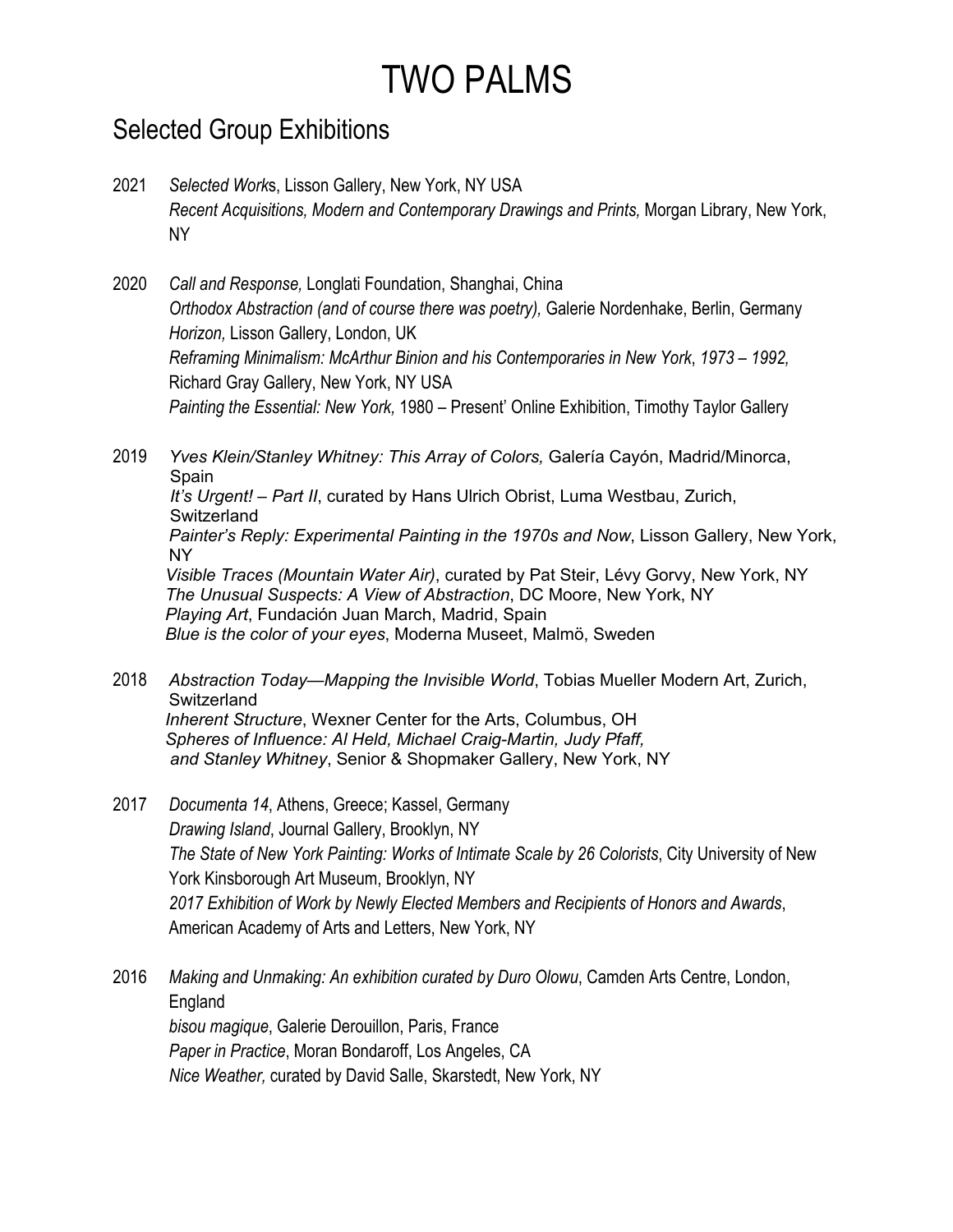- 2015 *For Troedsson Villa*, Troedsson Villa, Nikko, Japan *The Painter of Modern Life*, Anton Kern Gallery, New York, NY *Nero su Bianco*, American Academy in Rome, Rome, Italy
- 2014 *Szalon*, Logan Center, University of Chicago, Chicago, IL *Paintings on Paper*, David Zwirner, New York, NY *More Material*, Salon 94, New York, NY *This One's Optimistic: Pincushion*, New Britain Museum of American Art, New Britain, CT *Speaking Through Paint: Hans Hofmann's Legacy Today,* Lori Bookstein Fine Art, New York, NY *Outside the Lines: Black in the Abstract, Part 2*, Contemporary Arts Museum Houston, Houston, TX
- 2013 *Come Together: Surviving Sandy*, Industry City, New York, NY *Reinventing Abstraction: New York Painting in the 1980s*, Cheim & Read, New York, NY
- 2012 *Awakening the Night. Art from Romanticism to the Present*, Belvedere, Vienna, Austria *Predicting Memories*, Ehemaliges K.K. Telegrafenamt, Vienna, Austria *The Annual: 2012*, National Academy Museum, New York, NY *Pillow Talk*, Ille Arts, Amagansett, NY
- 2011 *Reverie*, Salon Zurcher, New York, NY *Two Colors*, Kathleen Cullen, New York, NY *Refocussing the Spotlight: 21 American Painters*, Nina Freudenheim Gallery, Buffalo, NY *bodybraingame*, Rhona Hoffman Gallery, Chicago, IL *The Venetians*, Rhode Island School of Design, Providence, RI
- 2010 *2010 Ceremonial Exhibition*, American Academy of Arts and Letters, New York, NY *Ecstatic Structure*, Nerman Museum of Contemporary Art, Overland Park, KS *The Jewel Thief*, Tang Museum, Saratoga Springs, NY
- 2009 *Cave #1*, Gresham's Ghost, New York, NY *Infinite Patience: James Drake, Kunie Sugiura, Stanley Whitney,* Haunch of Venison, New York, NY *Einarsson, Rhodes, Whitney*, Team Gallery, New York, NY
- 2008 *Present Tense*, Spanierman Modern, New York, NY *Sparks*, The Nelson-Atkins Museum of Art, Kansas City, MO
- 2007 *The Color Line*, Luanda Triennial, Luanda, Angola; Jack Shainman Gallery, New York, NY; Centre international d'exposition de Larouche, Québec, Canada; Johannesburg Art Gallery, Johannesburg, South Africa Galerie Fokus Wien, Kunstraum, Innsbruck, Austria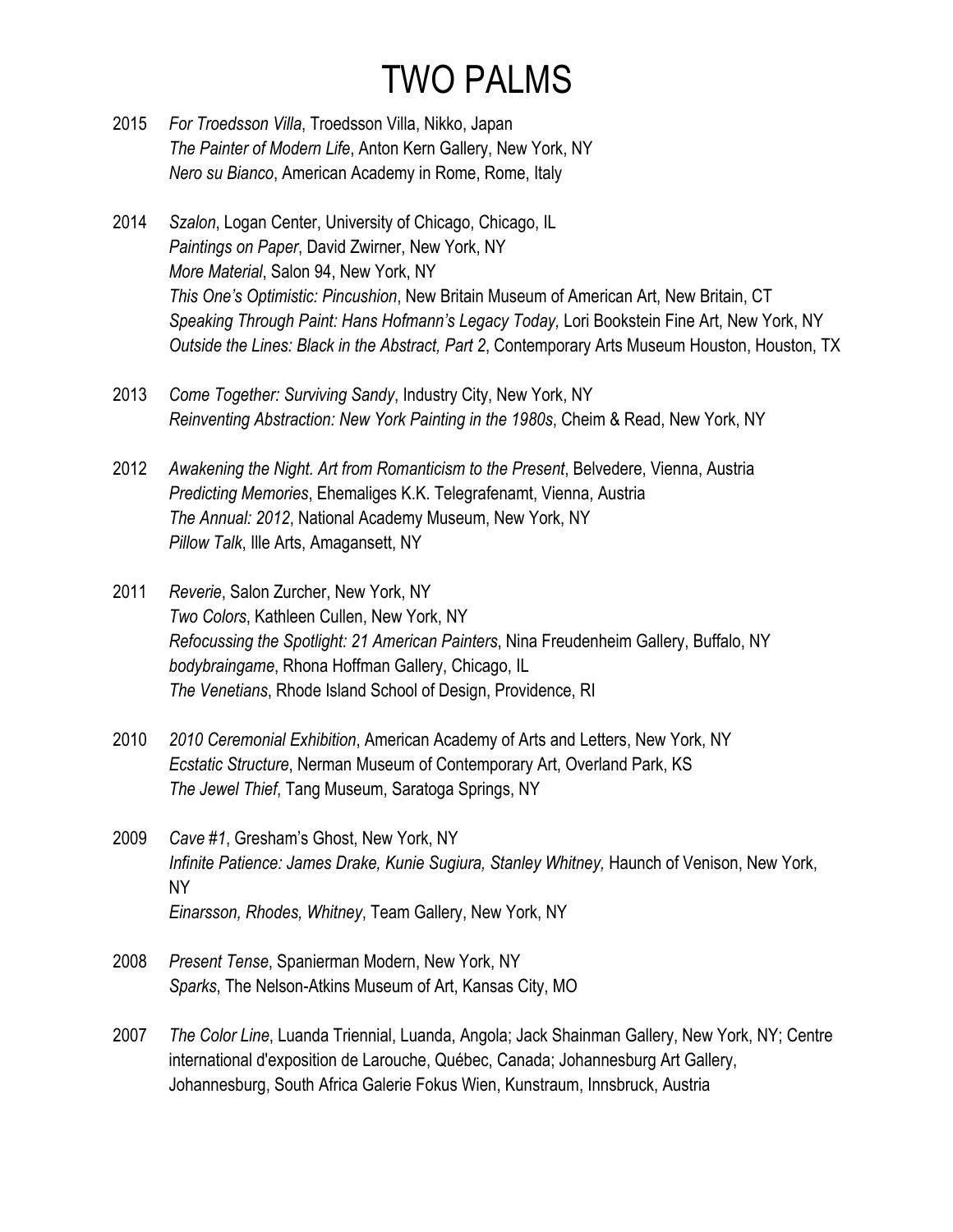*Horizon*, EFA Gallery, New York, NY *Something About Mary*, Orange County Museum of Art, Newport Beach, CA *Paintings of Color*, Tribes, New York, NY *Matt Connors, Ryan McLaughlin, Shannon Mustipher, Stanley Whitney*, Susanne Hilberry Gallery, Detroit, MI *Music to My Eyes*, Esso Gallery, New York, NY *ArteFiera,* Esso Gallery, Arte Fiera, Bologna, Italy 2006 *I Was a Sunbeam: Eleven Works on Paper*, David Krut Projects, New York, NY *Ten Years of Esso Gallery*, Esso Gallery, New York, NY 2005 *Esso Gallery on Stage*, Nomadic Space, Turin, Italy 2003 *Utopia Station*, 50th Venice Biennale, Venice, Italy Jack Tilton Gallery, New York, NY *Stanley Whitney / Andreas Reiter Raabe*, Christine König Galerie, Vienna, Austria 2002 *Quiet As It's Kept*, Christine König Galerie, Vienna, Austria *The Annual: 2002*, National Academy Museum, New York, NY 2000 *Gallery Artists*, Bill Maynes Gallery, New York, NY *Universal Abstraction*, Jan Weiner Gallery, Kansas City, MO 1999 *Drawings*, Jan Weiner Gallery, Kansas City, MO 1998 *Crossing Lines*, Art in General, New York, NY *Bang on a Can* (benefit), GAGA Gallery, New York, NY 1997 *Colorflex*, Apex Art, New York, NY 1996 *Deliberate Hand*, The Banyan Tree, New York, NY 1995 *Lines of Force*, Skoto Gallery, New York, NY *The Joy of Painting*, HERE Arts Center, New York, NY 1994 Jack Tilton Gallery, New York, NY *Stanley Whitney and David Hammons*, Vera Vita Gioia Gallery, Naples, Italy 1993 Peg Alston Gallery, New York, NY Rosenberg & Kaufman Gallery, New York, NY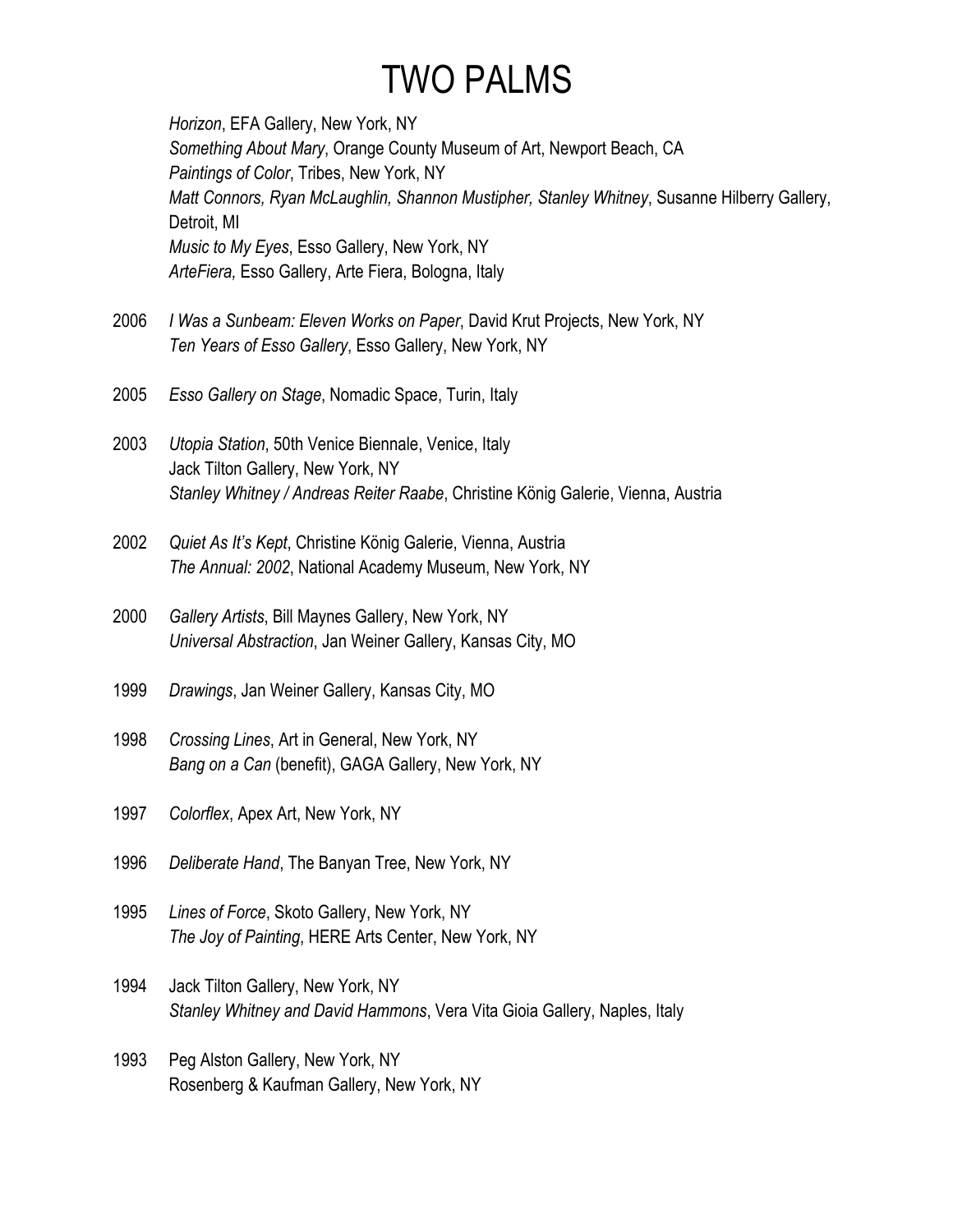- 1992 *African-American Artists in the 20th Century*, Philadelphia Art Alliance, Philadelphia, PA *Painting Self Evident: Evolution in Abstraction,* Piccolo Spoleto, Charleston, SC
- 1991 *Inaugural Exhibition*, Institute of Contemporary Art, University of Pennsylvania, Philadelphia, PA
- 1990 Langman Gallery, Jenkintown, PA
- 1989 fiction/nonfiction, New York, NY
- 1988 fiction/nonfiction, New York, NY
- 1986 Harris Brown Gallery, Boston, MA Barbara Greene Gallery, Miami, FL
- 1985 *Master Contemporary Drawings*, Virginia Commonwealth University, Richmond, VA
- 1984 Barbara Greene Gallery, Miami, FL *Drawings Show*, Nina Freudenheim Gallery, Buffalo, NY
- 1983 22 Wooster Gallery, New York, NY
- 1982 Peg Alston Gallery, New York, NY
- 1981 *New York Artists Group Show,* Jazzonia Gallery, Detroit, MI Cinque Gallery, New York, NY *Post-Modernist Metaphors*, Alternative Museum, New York, NY *Enroute: Six Contemporary Artists*, The Studio Museum in Harlem, New York, NY Barbara Greene Gallery, Miami, FL *Drawing Show*, Nina Freudenheim Gallery, Buffalo, NY
- 1980 *The Page as Alternative Space*, Franklin Furnace, New York, NY
- 1979 *Drawing Show*, Bucks County Community College, Newton, PA
- 1978 Brandywine Graphic Workshop, Philadelphia, PA
- 1977 *Christine Jordan and Stanley Whitney: Abstract Paintings*, SoHo Center for Visual Arts, New York, NY
- 1976 *Arts of Our Time*, Passaic, NJ *Contemporary Reflections*, The Aldrich Contemporary Art Museum, Ridgefield, CT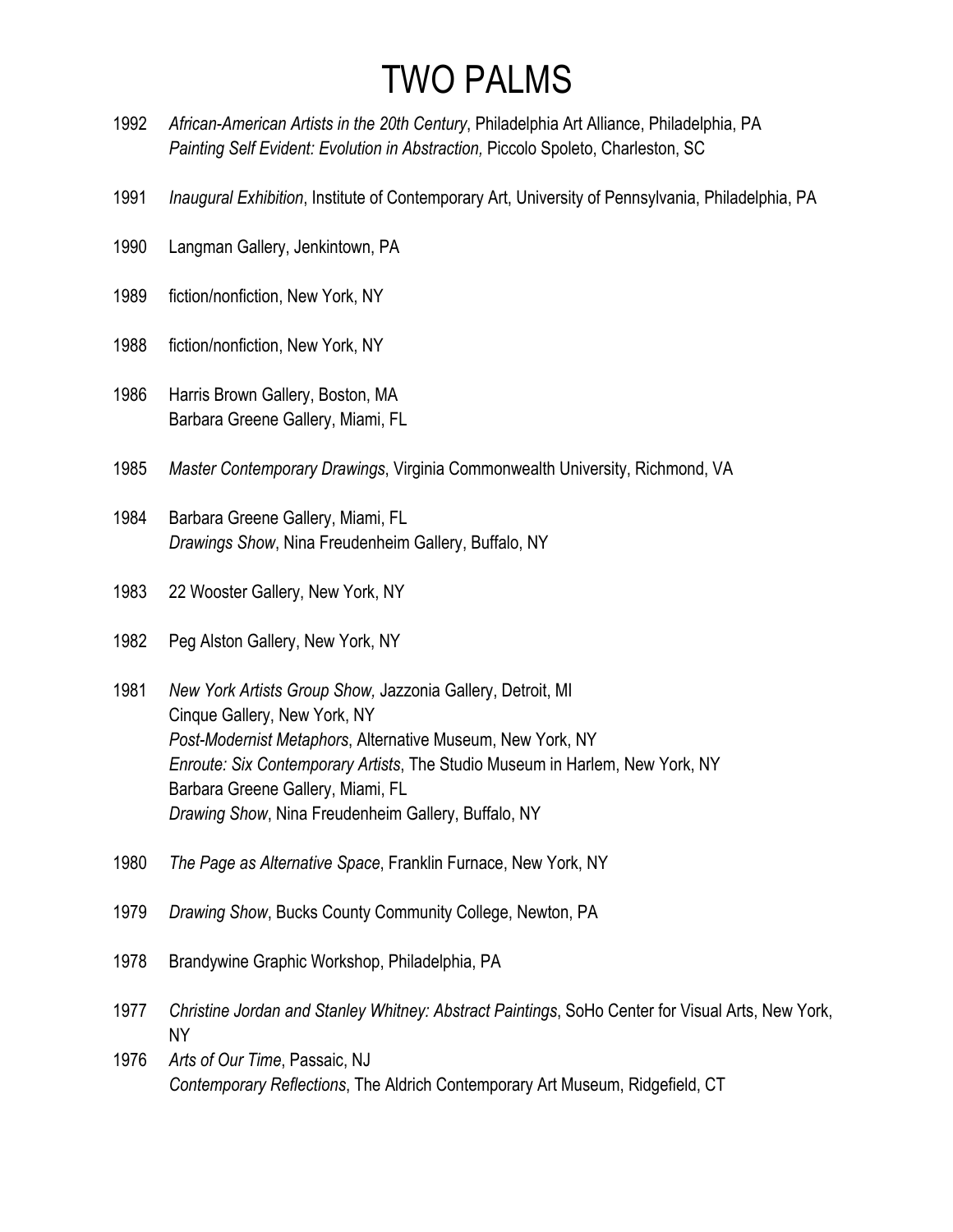- 1975 *Exhibition for Artist's Rights*, The Town Hall, New York, NY
- 1972 *Group Painting Show*, University of Rhode Island, Newport, RI Yale Summer School of Music and Art, Norfolk, CT
- 1971 *Black American Artists '71*, Lobby Gallery, Illinois Bell Telephone Company, Chicago, IL

#### Awards

- 2017 Elected as an Academy Member, The American Academy of Arts and Letters, New York, NY
- 2011 Golden Gate Persistence of Vision Award, 54<sup>th</sup> San Francisco International Film Festival
- 2007 Kaiser Ring Award, Mönchehaus Museum für modern Kunst, Goslar, Germany
- 2002 Glen Dimplex Award, Irish Museum of Modern Art, Dublin, Ireland
- 1999 James D. Phelan Art Award in Video, Bay Area Video Coalition, San Francisco Foundation
- 1996 Hugo Boss Prize, Solomon R. Guggenheim Museum, New York, NY
- 1993 Europa 2000 Prize, Aperto '93, 45<sup>th</sup> Venice Biennale

#### **Collections**

A.A.M. Architettura Arte Moderna, Modena, Italy The Albright-Knox Art Gallery, Buffalo, NY The Alfond Collection of Contemporary Art at Rollins College, Cornell Fine Arts Museum, Winterpark, FL High Museum of Art, Atlanta, GA Los Angeles County Museum of Art, Los Angeles, CA Magazzino d'Arte Moderna, Rome, Italy The Metropolitan Museum of Art, New York, NY The McNay Art Museum, San Antonio, TX The Morgan Library & Museum, New York, N The National Gallery of Canada, Ottawa, ON, Canada Nelson-Atkins Museum of Art, Kansas City, MO Nerman Museum of Contemporary Art, Overland Park, KS Palazzo Magnani, Reggio Emilia, Italy The Palm Springs Art Museum, Palm Springs, CA Pennsylvania Academy of the Fine Arts, Philadelphia, PA Perez Art Museum, Miami, FL Philadelphia Museum of Art, Philadelphia, PA Solomon R. Guggenheim Museum, New York, NY